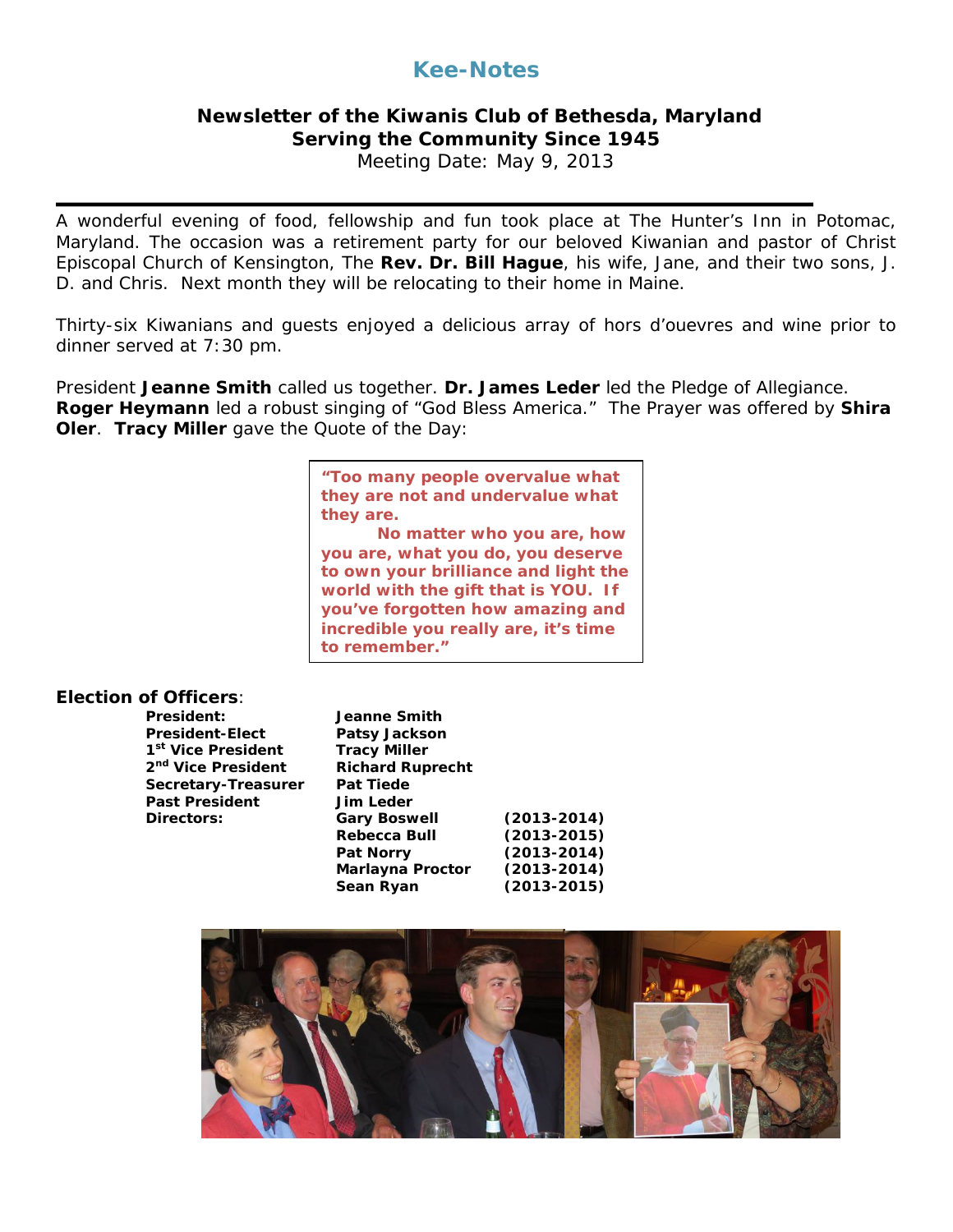

**RON SPRATT** was Master of Ceremonies for a humorous and heartwarming tribute to Rev. Bill. Ron prepared a slide presentation, together with several Kiwanians who told funny stories, remembrances, and personal appreciations to Bill.

#### **FIRST PHASE**

Baby Bill was born in 1952 in Honolulu, Hawaii and was wearing a grass skirt before age 3 (shhhhhh). Since Hawaii didn't become a statehood until 1958, our master of ceremonies (Ron) wondered if Bill was a U.S. citizen. Bill's reply: "According to the POTUS, yes."

He attended a boarding school in Boston. The family moved to California where he attended a private school (Robert Lewis Stevenson) in Pebble Beach. The school creed was: "Great in manner, strong in deed", which describes Rev Bill.

Bill then entered the NROTC on an earned scholarship at the University of Virginia. He wanted to join the Navy and was trained as a Navigation's Officer.

Later when he was back in the U.S., he changed careers and entered the Virginia Theological Seminary. The first night at school, he met Jane (who later became his bride). The current Rector was fired -- Jane was teaching, Bill became the Associate Rector as he finished his doctorate.

They came to Washington, D.C. and Bill became the Assistant Rector for Christ Church in Kensington (for the next 25 years).